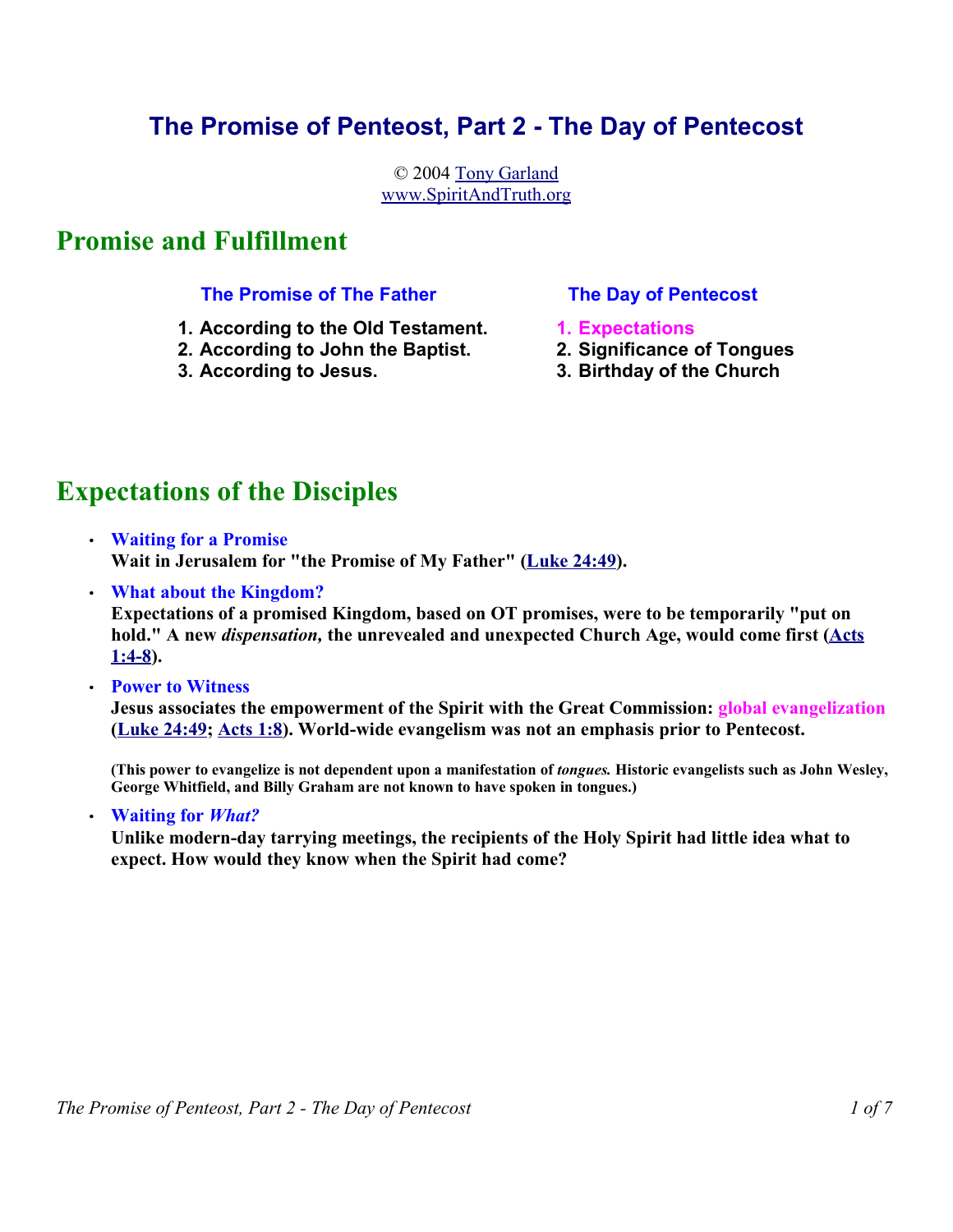### **Promise and Fulfillment**

### **The Day of Pentecost**

- **1. Expectations**
- **2. Significance of Tongues**
- **3. Birthday of the Church**

## **Significance of Tongues**

#### • **Preaching the Gospel?**

**There is no Scriptural evidence that tongues were ever used as a means to present the gospel message in a foreign language.**

- 1. **Peter preached the gospel in his native tongue on the Day of Pentecost (Acts 2:14-39).**
- 2. **Philip preached the gospel in his native tongue to the Samaritans. It was the** *evangelized* **who seem to have spoken in tongues (Acts 8:5-15).**
- 3. **Peter preaches the gospel to the Gentiles in a native tongue. It was the** *evangelized* **who spoke in tongues (Acts 10:34-43).**
- 4. **Paul explained salvation to John's disciples in his native tongue. It was the** *evangelized* **who spoke in tongues (Acts 19:2-5).**
- **For the Disciples**

**The uncoached, unexpected, pouring forth of unlearned foreign languages was one of several evidences to show the disciples that the "Promise of the Father " had arrived. This is how Peter interpreted the experience (Acts 2:33, 39).** 

• **For the Jews of the Dispersion**

**Tongues indicated to the Jews of the diaspora that a miraculous event of God was underway. They were** *amazed and perplexed saying...* **"Whatever could this mean?" (Acts 2:5-12)**

• **For the Jews of Jerusalem**

**It appears that Hebrew was** *not* **among the languages spoken spontaneously by the disciples on the Day of Pentecost. This explains why, "others, " the "Men of Judea and all who dwelt in Jerusalem" mocked (Acts 2:13-15). Tongues were a "sign for unbelieving Jews" that they and their nation were under God's judgment (1Cor. 14:22). The Holy One of** *Israel* **was now beginning to speak** *in Gentile tongues!*

**(Tongues are frequently associated with judgment: Gen. 11:7-9; Deu. 28:49-50; Isa. 28:11; Jer. 5:15; Eze. 3:5-6.)** 

#### • **For the Samaritans**

**The rival Samaritans were dependent upon the laying on of** *Jewish hands* **to receive the Holy**

*The Promise of Penteost, Part 2 - The Day of Pentecost 2 of 7*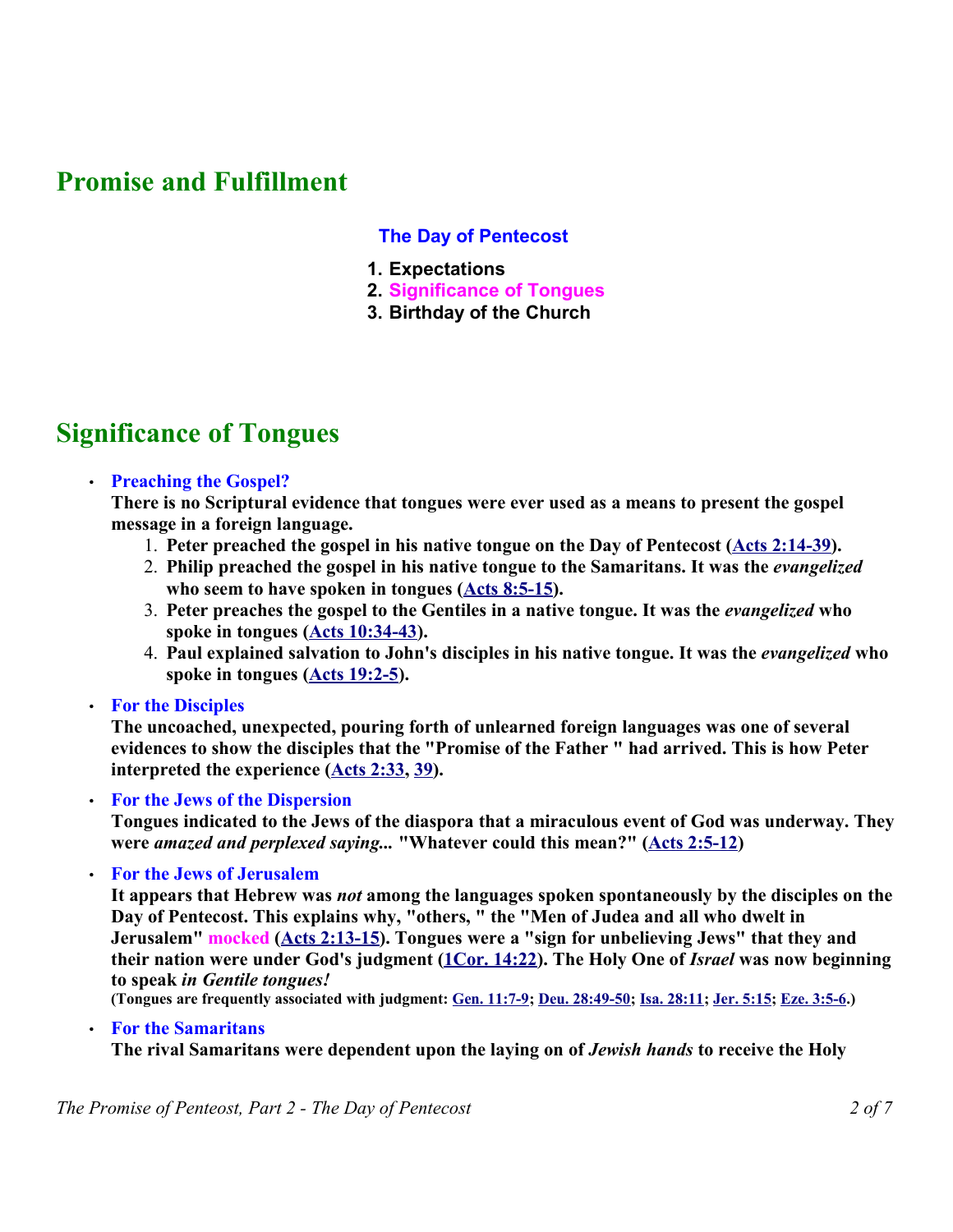**Spirit (Acts 8:17). "You worship what you do not know; we know what we worship, for salvation is of the Jews" (John 4:22).** 

• **For the Gentiles (and Jews)**

**Unlike the Samaritans, the Gentiles were** *not dependent* **upon Jewish hands for the Holy Spirit. God interrupted Peter's gospel presentation and poured out His Spirit on the Gentiles which** *astonished* **the Jews (Acts 10:44-46). This showed the Gentiles that they were not second-class citizens in the Church while showing the Jews that God had fully accepted the Gentiles apart from explicit Jewish authority (Acts 11:15-18).** 

### **Promise and Fulfillment**

#### **The Day of Pentecost**

- **1. Expectations**
- **2. Significance of Tongues**
- **3. Birthday of the Church**

### **How Old is the Church?**

• **From Adam?** 

**" We maist constantly believe, that God preserved, instructed, multiplied, decored, and from death called to life, his Kirk [Church] in all ages fra [from] Adam till the cumming of Christ Jesus in the flesh. " -- The First Scottish Confession of 1560**

• **" Definition:** *The church is the community of all true believers for all time.* **" -- Wayne Grudem,** *Systematic Theology* **(Grand Rapids: Zondervan, 1994), 853.**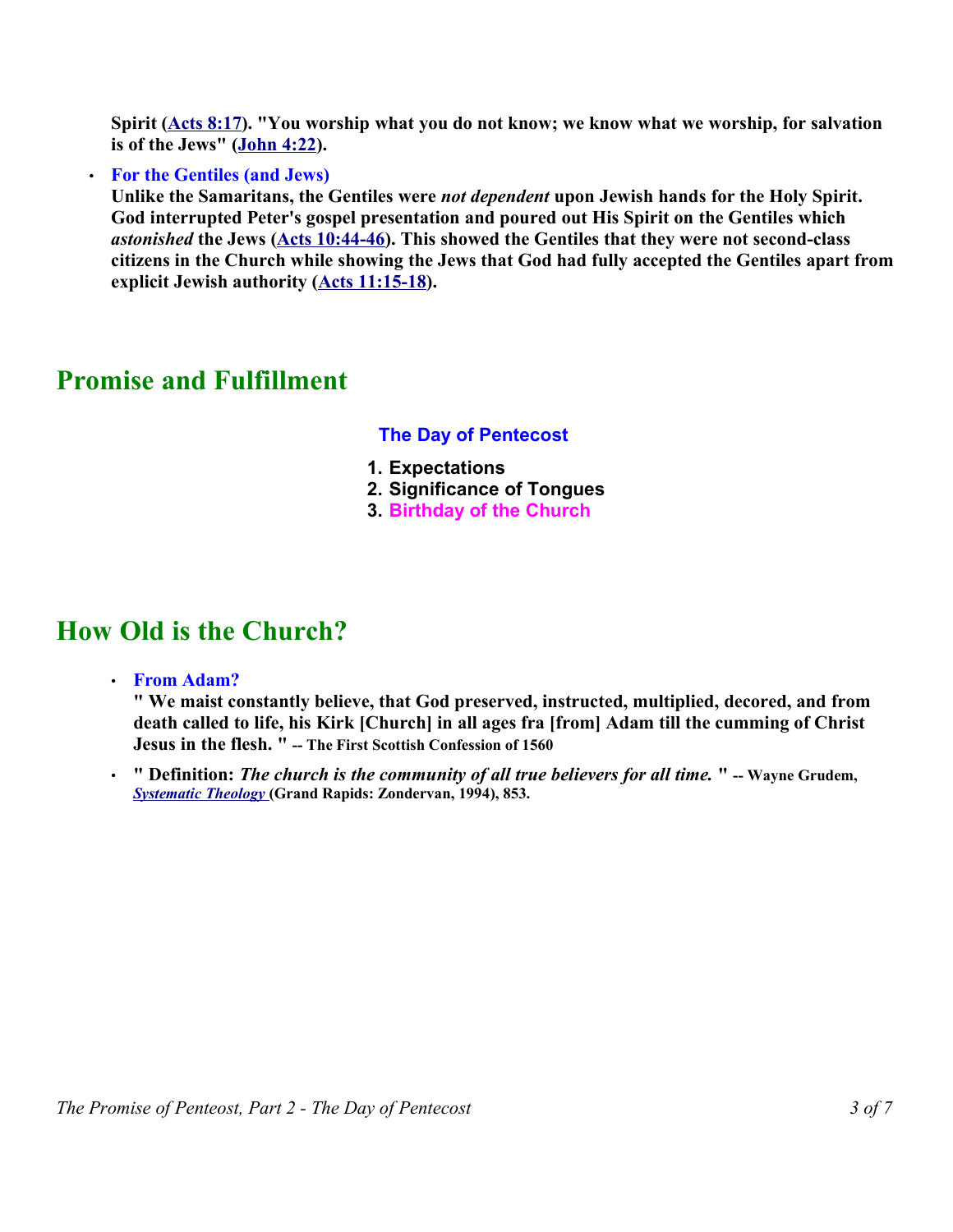

# **Epicenter of a New Creation - The Church**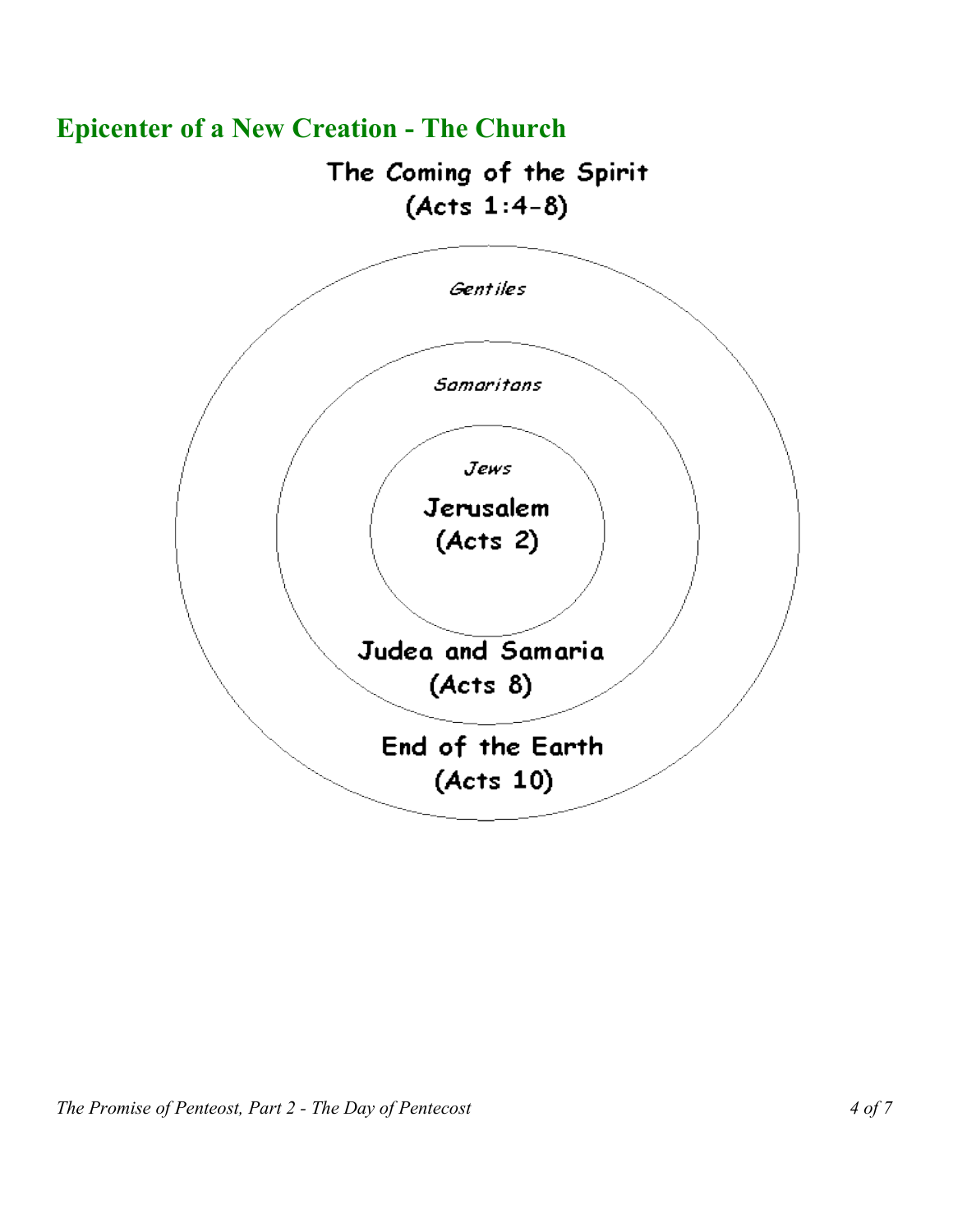# **A New Task - Evangelism**

| <b>Sequence</b> | Date <sup>t</sup>           | <b>Region</b><br>(Acts 1:8) | <b>People</b> | <b>Passage</b>    | <b>Theme</b>                                                                                         |
|-----------------|-----------------------------|-----------------------------|---------------|-------------------|------------------------------------------------------------------------------------------------------|
|                 | Pentecost                   | Jerusalem                   | Jews          | Acts <sub>2</sub> | To the Jew first (Rom. 1:16).                                                                        |
| $\overline{2}$  | Pentecost<br>$+3$ yrs       | Judea and<br>Samaria        | Samaritans    | Acts 8            | Salvation is of the Jews (John<br>$4.22$ ).                                                          |
| 3               | Pentecost<br>$+ 7 - 10$ yrs | End of the<br>Earth         | Gentiles      | Acts 10           | I will provoke you to jealousy<br>by<br>those who are not a nation<br>a foolish nation (Rom. 10:19). |

### **Regions and People Groups**

† **Horatio B. Hackett,** *Commentary on Acts***, p 23.** 

## **The Church Began at Pentecost**

#### • **Jesus**

**Jesus said, " I will build (future tense) My church " (Mtt. 16:18). Jesus identified the key new ministry of the Spirit which began at Pentecost as baptism with [***en***] the Holy Spirit (Acts 1:5).** 

• **Peter**

**Peter identified Pentecost as "the beginning.". He identifies the new ministry which began then as baptism with [***en***] the Holy Spirit and associates it with** *salvation* **(Acts 11:15-18).** 

• **Paul**

**Paul says that the church is built upon the foundation which includes the** *apostles* **(Eph. 2:20) and joins Jews and Gentiles as " one** *new* **man " (Eph. 2:15). A foundation is only laid once and there are no Old Testament apostles. He describes this new body as a** *mystery* **which was not revealed in other ages (Eph. 3:5).**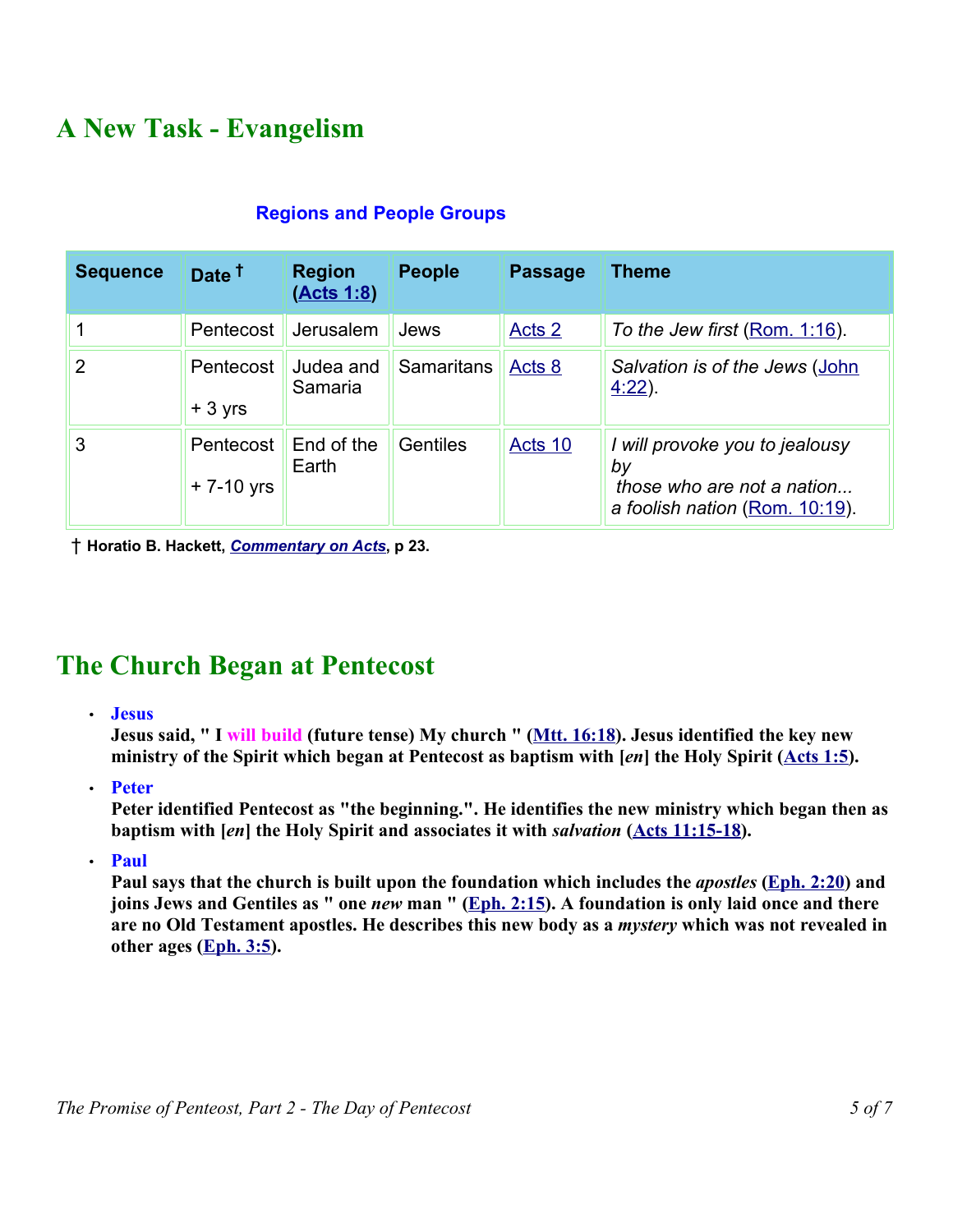## **The True Significance of Pentecost**

• **Context as an Anchor to Understanding**

**Ignoring the contextual anchors associated with the Promise of the Father has led to great confusion about what is taking place. "A text without a context is a pretext."**

• **A New Ministry - Unknown in the Old Testament** 

**On the day of Pentecost, the disciples were filled, indwelt, and baptized with † the Holy Spirit. Filling and indwelling occurred in the Old Testament, but not Spirit-baptism.** 

**†** *En* **can be translated as** *in, with,* **or** *by.*

• **A New Spiritual Entity - The Church** 

**Both Jesus and Peter emphasized** *Spirit-baptism* **as being the most important element of Pentecost associated with the Promise of the Father. Peter explained:**

- 1. **The promise is associated with salvation (Acts 2:38).**
- 2. **The promise is for** *all who believe* **(Acts 2:39).**

**Paul writes that Spirit-baptism joins all believers to the body of Christ (1Cor. 12:13).** 

## **Application**

• **The Spirit Has Already Come**

**The Holy Spirit came within the historical context of Pentecost. He came to form a new spiritual entity--the Church. We do not need to ask or tarry for Him today. Our job as believers today is to** *yield* **and** *be filled,* **not to seek a "second work."**

• **Spirit Baptism is Salvation** 

**It is impossible to be saved and not be baptized with the Spirit. It is the** *defining event* **which joins every believer to the body of Christ (1Cor. 12:13). As God breathed into dust to animate the first** Adam (Gen. 2:7) so the Spirit animates the body of Christ, the last Adam (1Cor. 15:44).

• **Tongues were Spontaneous Known Languages**

**When the Holy Spirit came, those who were waiting had no idea what to expect. When they unexpectedly and spontaneously spoke, it was in known human languages. Coaching people to utter ecstatic speech is a practice foreign to Scripture.**